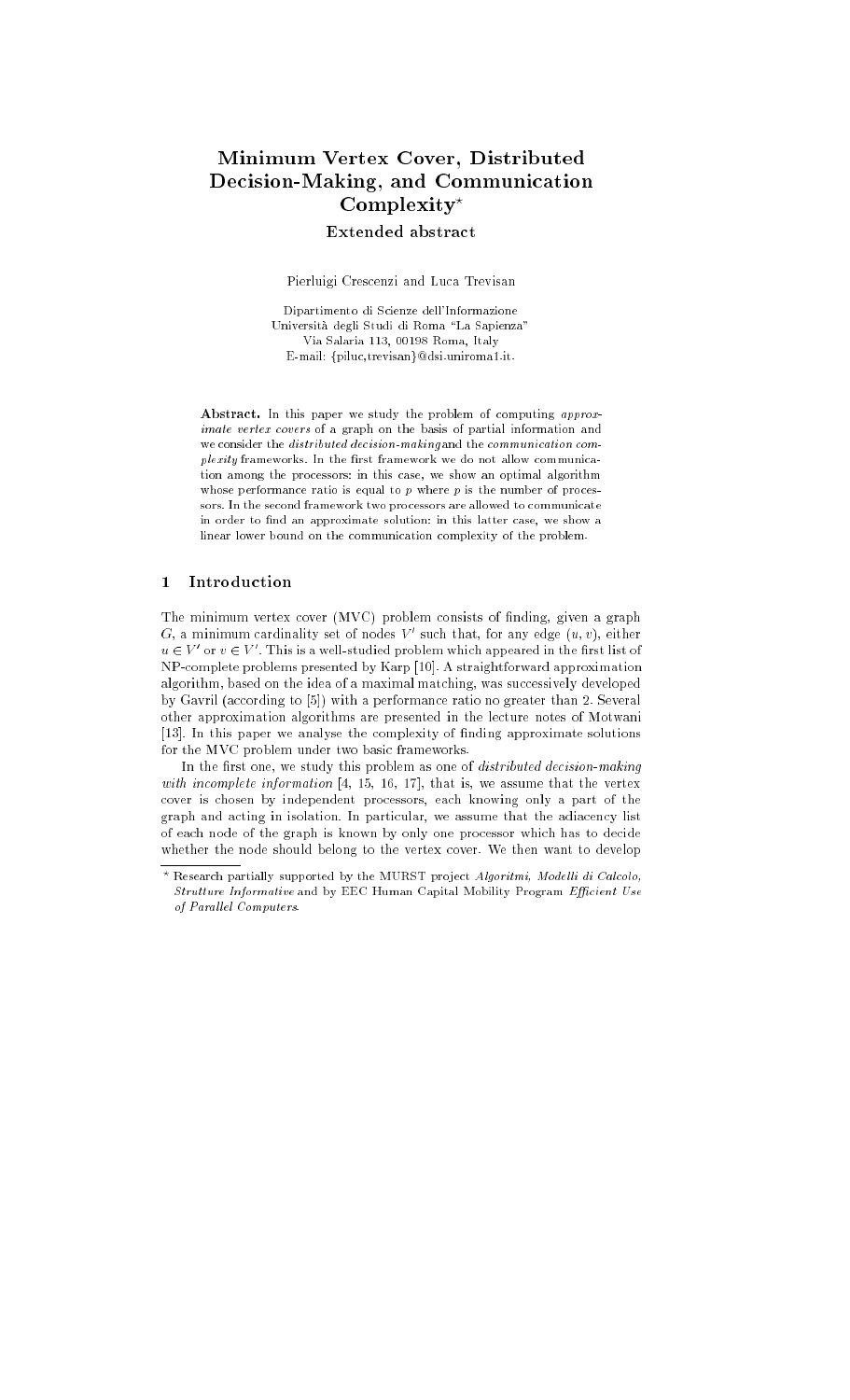distributed algorithms that always produce feasible solutions (that is, vertex covers) and achieve, in the worst case, a reasonable performance ratio (that is, the ratio of the cardinality of the solution computed by the algorithm to the optimum cardinality should be as small as possible). In Sect. 2 we show that a simple double-matching algorithm which essentially performs Gavril's algorithm first on the 'bridge' edges and then on the 'inner' edges achieves a performance ratio of p where  $p$  is the number of processors. We also show, by means of a quite involved counting technique, that this algorithm is *optimal*, that is, no distributed algorithm can achieve a ratio smaller than  $p$ . These results fit into a more general context in which an optimization graph problem has to be solved in a distributed fashion and neither a centralized control nor a complete information are available. Moreover, it has been argued that this kind of results 'can be seen as part of a larger project aiming at an algorithmic theory of the value of information' [17]. Intuitively, this theory should allow to compare in terms of performance ratios two different information regimes, that is, two different ways of distributing the input among the processors.

In the second framework, instead, we study the communication complexity of the MVC problem. In standard communication complexity, two processors interact in order to compute a function  $f$  of their respective inputs  $x$  and  $y$ . The question is: how much information do the two processors need to exchange to correctly compute the value  $f(x, y)$ ? The minimum number of bits that must be communicated is the *deterministic communication complexity* of  $f$ . This complexity measure was introduced by Yao [22] and has been shown to be tightly related to time-area tradeoffs in VLSI  $[1, 7, 8, 11, 12, 19, 21]$ , circuit complexity [9], and combinatorial optimization [20]. It has also been studied for its own sake as an interesting model of computation. Indeed, non-deterministic, probabilistic, and alternating variants have been considered and several complexity classes analogous to the more notorius ones in Turing machine complexity have been defined [2, 14, 18]. In this paper we consider the communication complexity of computing, for any graph G and for any rational  $\epsilon > 1$ , a vertex cover for G whose performance ratio is smaller than  $\epsilon$ . In particular, we assume that  $\epsilon$  is known by both processors and the adiacency list of each node of  $G$  is known by only one processor. In Sect. 3 we prove that the communication complexity of this function is at least  $(1 - H(8(\epsilon - 1)))n/8$  where  $H(x) = -(x \log x + (1 - x) \log(1 - x))$ is the entropy of  $x$  and  $n$  denotes the number of nodes of the graph. The proof is based on an interesting relation with the area of error-correcting codes. We also observe that in the case of planar graphs  $n \log n$  bits are sufficient to compute an optimum solution so that, for these graphs, our lower bound is not far from being tight.

#### $\overline{2}$  $\operatorname{MVC}$  and distributed decision-making

Suppose that a graph  $G$  is described by the n adjacency lists of its n nodes. Given p processors with  $p \geq 2$ , the *i*th processor knows the adjacency lists of a subset  $V_i$  of nodes (without loss of generality, we shall assume that, for any i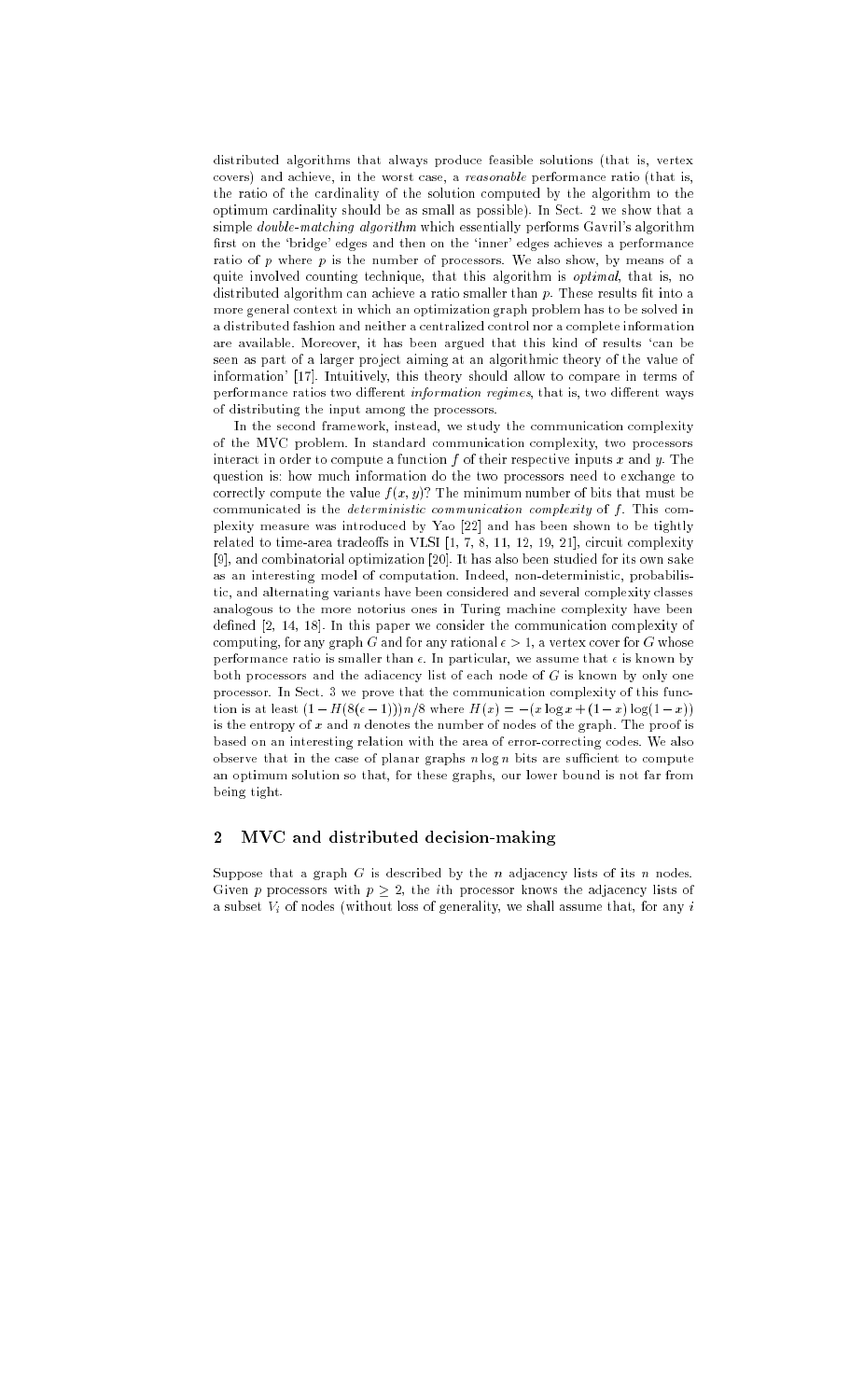and j,  $V_i \cap V_j = \emptyset$ . Let  $G_i$  be the subgraph of G induced by the set of edges  $(u, v)$  such that either u or v belongs to  $V_i$ .

A distributed decision algorithm A is an algorithm which, for any graph G and for any i, on the basis of the subgraph  $G_i$  produces a subset  $A(G_i)$  of  $V_i$ such that  $A(G) = \bigcup_{i=1}^{p} A(G_i)$  is a vertex cover of G. Moreover, let  $opt(G)$  be the cardinality of a minimum vertex cover for  $G$ . The *performance ratio* of  $A$  is

$$
R(A) = \max_{G} \frac{|A(G)|}{opt(G)}.
$$

**Theorem 1.** A distributed decision algorithm A exists whose performance ratio is at most p.

Proof. Consider the following algorithm where the edges are supposed to be lexicographically ordered.

begin  $A(G_i) := \emptyset; B_i := \emptyset;$ for each edge  $(u, v)$  such that  $u \in V_i$  and  $v \notin V_i$  do if  $u \notin A(G_i)$  and  $v \notin B_i$  then begin  $A(G_i) := A(G_i) \cup \{u\};$  $B_i := B_i \cup \{v\};$ end; for each edge  $(u, v)$  such that  $u, v \in V_i$  do if  $u \notin A(G_i)$  and  $v \notin A(G_i)$  then  $A(G_i) := A(G_i) \cup \{u, v\};$ 

end.

Let  $A_1(G_i)$  and  $A_2(G_i)$  be the set of nodes included in  $A(G_i)$  during the first and the second for instruction, respectively. Clearly, all edges 'seen' by processor  $P_i$  are covered by the set  $A_1(G_i) \cup A_2(G_i) \cup B_i$ . Then, in order to prove that  $A(G)$  is a vertex cover for G it suffices to show that, for any i,  $B_i \subseteq A_1(G) = \bigcup_{k=1}^p A_1(G_k)$ . The proof is by induction on the number b of  $bridge$  edges, that is, edges whose extremes are known by different processors (observe that each  $B_i$  contains only extremes of bridge edges). If  $b = 0$ , then the proof is trivial. Suppose that we have  $b + 1$  bridge edges and that  $(u, v)$  is the last of these edges in the lexicographic order with  $u \in V_i$  and  $v \in V_j$ . Let  $A_1(G_i'), B_i', \ A_1(G_j'),$  and  $B_j'$  be the sets computed by the algorithm on input  $G' = (V, E - (u, v))$ . By induction hypothesis,  $B'_i, B'_j \subseteq A_1(G') = \bigcup_{k=1}^p A_1(G'_k)$ . We shall now prove that  $B_i \subseteq A_1(G)$  (the proof for  $B_j$  is similar). To this aim, we distinguish the following two cases.

- 1.  $u \in A_1(G_i') \vee v \in B_i'$ : in this case  $B_i = B_i' \subseteq A_1(G') \subseteq A_1(G)$ .
- 2.  $u \notin A_1(G_i') \wedge v \notin B_i'$ : in this case  $B_i = B_i' \cup \{v\}$  and  $u \notin B_j'$  (since  $u \notin A_1(G_i')$ )<br>and  $B_j' \subseteq A_1(G')$ ). If  $v \in A_1(G_j')$  then, clearly,  $B_i \subseteq A_1(G') \subseteq A_1(G)$ , otherwise v will be put into  $A_1(G_j)$  when considering edge  $(u, v)$  so that  $B_i \subseteq A_1(G)$ .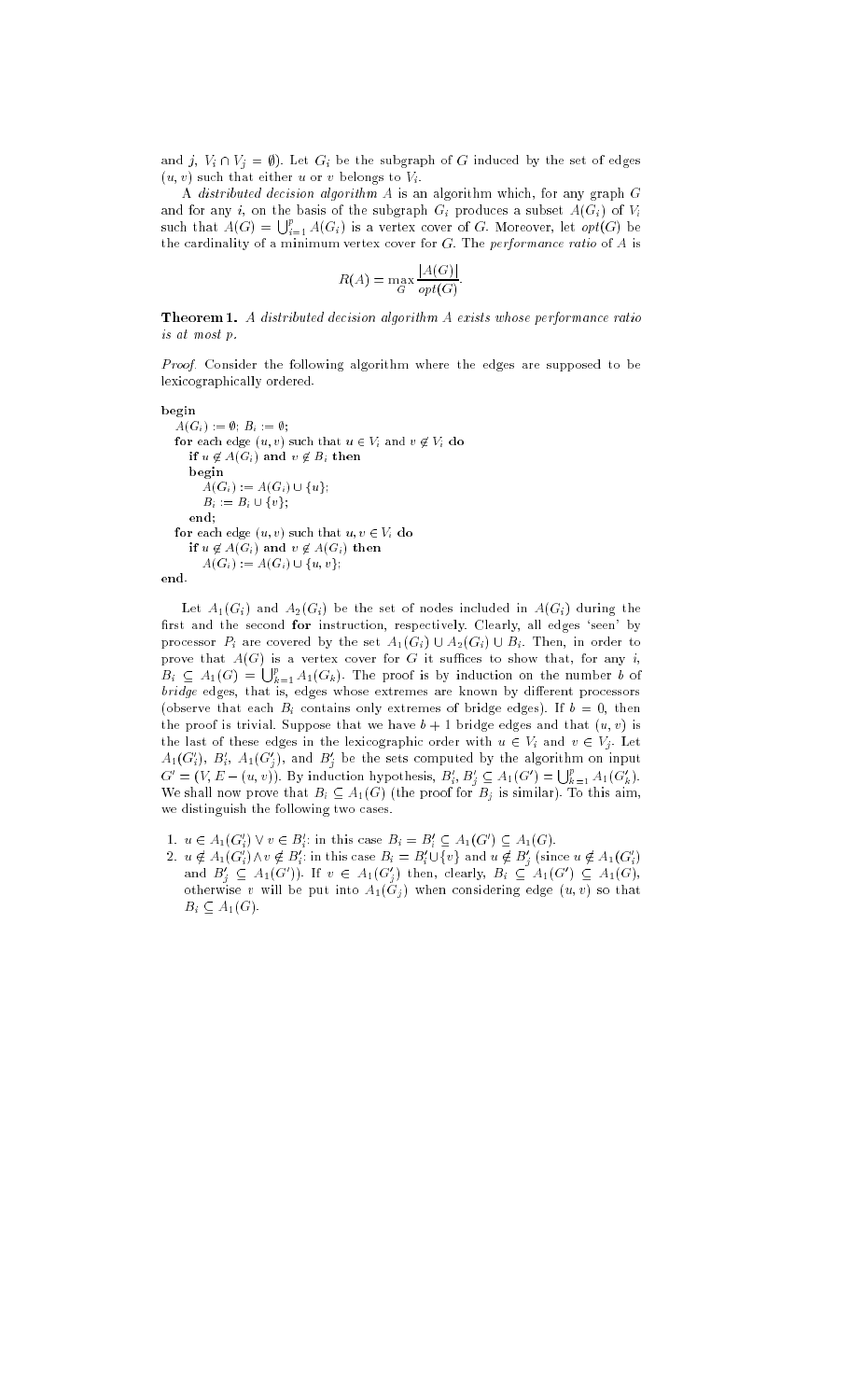We have thus shown that  $A(G)$  is a feasible solution. In order to prove that its performance ratio is at most p, let  $n_k = \sum_{i=1}^p |A_k(G_i)|$  for  $k = 1, 2$ . Clearly, an index i must exist such that  $|A_1(G_i)| \geq n_1/p$ . This set  $A_1(G_i)$  then corresponds to a set of at least  $n_1/p$  disjoint edges. Moreover, the set  $\bigcup_{i=1}^p A_2(G_i)$  corresponds to another set of  $n_2/2$  disjoint edges. It is also clear that the union of these two sets is still a set of disjoint edges. That is, G contains a matching of at least  $n_1/p + n_2/2$  edges. Thus, any vertex cover for G must contain at least  $n_1/p + n_2/2 \ge (n_1 + n_2)/p$  nodes, that is,

$$
\frac{|A(G)|}{opt(G)} \le \frac{n_1 + n_2}{(n_1 + n_2)/p} = p.
$$

We can conclude that the performance ratio of  $A$  is at most  $p$ .

In order to prove that the result of the previous theorem is tight, let us first show that, for any distributed decision algorithm  $A,$   $R(A) \geq 2.$  Let  $K^{m,n}_{i,j}$ denote the instance in which the complete bipartite graph  $K^{m,n}$  with vertex classes  $V_1$  and  $V_2$  is distributed in the following way:  $V_1$  is assigned to processor  $P_i$ ,  $V_2$  is assigned to processor  $P_j$ , and all other processors know nothing. Then, for any algorithm A, either  $P_i$  or  $P_j$  has to choose all its nodes when running algorithm A with input  $K^{m,n}_{i,j}$  (otherwise, an uncovered edge exists). Without loss of generality, we can assume that  $P_i$  chooses all its nodes. Let us then consider the new instance in which vertices in  $V_2$  are pairwise connected, thus forming a clique of order n. Clearly,  $P_i$  still chooses all its nodes since its subinstance is not changed. Moreover,  $P_j$  is also forced to choose at least  $n-1$  of its nodes. If  $m = n$ , then the optimum solution contains n nodes while the solution computed by the algorithm contains at least  $2n - 1$  nodes. That is, the performance ratio is at least 2.

In order to improve the above bound, we will show in the next theorem how to find, for any distributed decision algorithm  $A$ , an instance  $G_A$  in which a processor  $P_j$  knows n nodes and the other processors  $P_i$  share at least  $(p 1(n-1)$  nodes which are all connected to the *n* nodes of  $P_j$ . Moreover, each  $P_i$  with  $i \neq j$  chooses all its nodes when running algorithm A with input  $G_A$ . We can then modify the instance by pairwise connecting all nodes of  $P_j$ . The optimum thus contains  $n$  nodes while the solution computed by the algorithm contains at least  $p(n - 1)$  nodes. That is, the performance ratio is at least p.

**Lemma 2.** For any distributed decision algorithm A and for any integer  $N_0$ , a graph G, an index j, and an integer  $n_0 > N_0$  exist such that

1.  $|V_j| = n_0$ .

- 2.  $\sum_{i \neq j} |V_i| \geq (p-1)(n_0 1)$ .
- 3. For any  $i \neq j$ ,  $V_i$  and  $V_j$  are the two vertex classes of a complete bipartite graph.
- 4. For any  $i \neq j$ ,  $A(G_i) = V_i$ .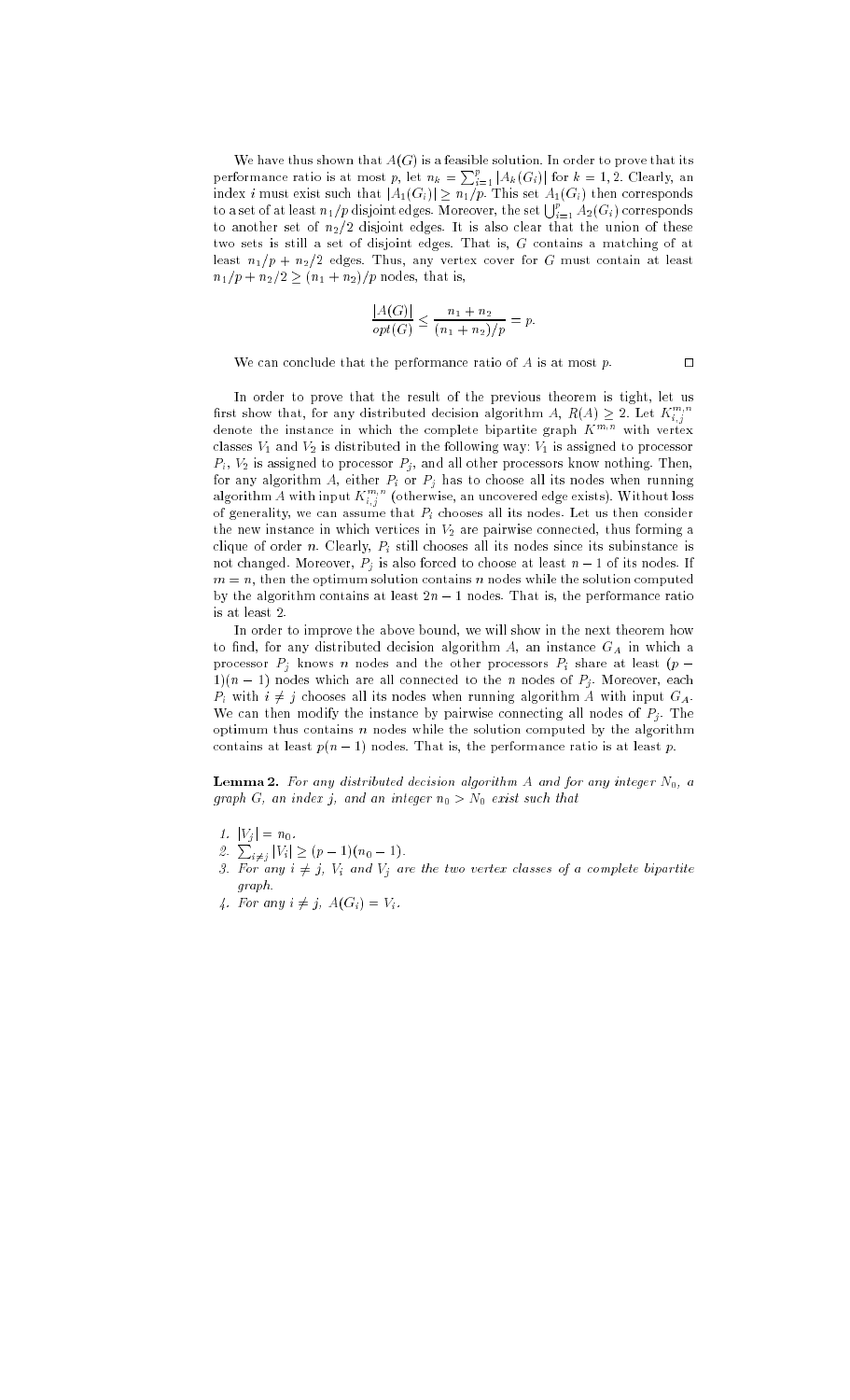*Proof.* Recall that, for any i, j, m, and n,  $K_{i,j}^{m,n}$  denotes the instance in which the complete bipartite graph  $K^{m,n}$  with vertex classes  $V_1$  and  $V_2$  is distributed in the following way:  $V_1$  is assigned to processor  $P_i, \, V_2$  is assigned to processor  $P_j,$ and all other processors know nothing. Given a distributed decision algorithm A and an integer n, let  $c_{i,j}^n$  be the maximum m such that  $A(G_i) = V_1$  (see Fig. 1 where the black nodes have been chosen and the white nodes may or may not have been chosen).



**Fig. 1.** The definition of  $c_{i,j}$ 

Observe that, for any i, j, and n, if  $c_{i,j}^n = m < n-1$  then  $c_{j,i}^k \ge n$  for  $k = m + 1, \ldots, n - 1$ . This observation intuitively suggests that the sum of all these quantities is large enough. Indeed, in the Appendix we prove the following result.

Proposition 3. For any  $i, j,$  and  $N$ , the following inequality holds:

$$
\sum_{n=1}^{N} (c_{i,j}^n + c_{j,i}^n) \ge 2 \sum_{n=1}^{N} (n-1).
$$

From the above proposition it then follows that

$$
\sum_{n=1}^{N} \sum_{\substack{j=1 \ i \neq j}}^{p} \sum_{\substack{i,j=1 \ i \neq j}}^{p} c_{i,j}^{n} = \sum_{\substack{i,j=1 \ i < j}}^{p} \sum_{n=1}^{N} (c_{i,j}^{n} + c_{j,i}^{n}) \ge p(p-1) \sum_{n=1}^{N} (n-1). \tag{1}
$$

Assume now that an  $N_0$  exists such that, for any  $n > N_0$  and for any j,

$$
\sum_{\substack{i=1\\i\neq j}}^{p} c_{i,j}^n < (p-1)(n-1)
$$

and let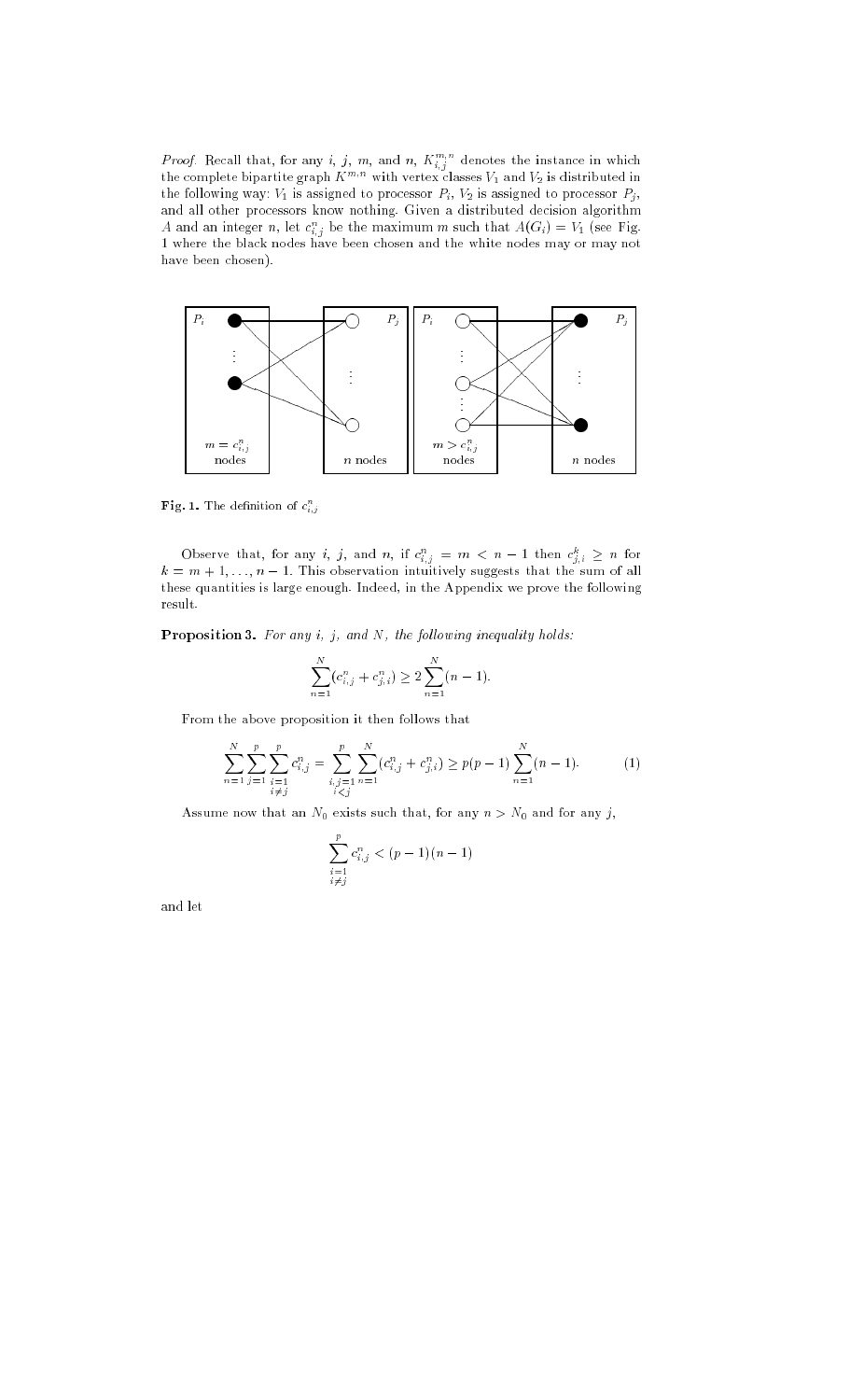$$
\sigma = \sum_{n=1}^{N_0} \sum_{j=1}^p \sum_{\substack{i=1 \ i \neq j}}^p c_{i,j}^n.
$$

Then, for any  $N > N_0$ , we have that

$$
\sum_{n=1}^{N} \sum_{\substack{j=1 \ i \neq j}}^{p} \sum_{\substack{i=1 \ i \neq j}}^{p} c_{i,j}^{n} = \sigma + \sum_{n=N_0+1}^{N} \sum_{\substack{j=1 \ i \neq j}}^{p} \sum_{\substack{i=1 \ i \neq j}}^{p} c_{i,j}^{n} \leq \sigma + p(p-1) \sum_{n=N_0+1}^{N} (n-1) - (N - N_0)p
$$

which, for  $N$  sufficiently large, contradicts  $(1)$ .

Thus, for any integer  $N_0$ , an index j and an integer  $n_0 > N_0$  exist such that

$$
\sum_{\substack{i=1 \ i \neq j}}^{p} c_{i,j}^{n_0} \ge (p-1)(n_0-1).
$$

The graph  $G$  is then defined as a star of bipartite graphs in which processor  $P_j$  knows  $n_0$  nodes and each processor  $P_i$  with  $i\neq j$  knows  $c_{i,j}^{n_0}$  nodes which are all connected to each node of  $P_j$ . Clearly, this graph satisfies Conditions 1-4.  $\Box$ 

As a consequence of the above lemma, we then have the following result.

Theorem 4. No distributed decision algorithm has a performance ratio smaller than p.

#### 3 MVC and communication complexity

Let  $V_1$  and  $V_2$  be two set of nodes,  $E_i \subseteq (V_1 \times V_2) \cup V_i^2$ , for  $i = 1, 2$ , be two set of edges, and  $G = (V_1 \cup V_2, E_1 \cup E_2)$  be a graph. For any  $\epsilon$ , let  $V(G, \epsilon)$  be the set of vertex covers  $V'$  of G such that

$$
\frac{|V'|}{opt(G)} \le \epsilon
$$

where  $opt(G)$  denotes the cardinality of a minimum vertex cover. Roughly speaking,  $V(G, \epsilon)$  is the set of approximate solutions within performance ratio  $\epsilon$  with respect to the instance  $G$  of the MVC problem.

The  $MVC$  communication problem with error  $\epsilon$  is then as follows. Two processors  $P_1$  and  $P_2$  get inputs  $G_1 = (V_1 \cup V_2, E_1)$  and  $G_2 = (V_1 \cup V_2, E_2)$ , respectively. Their task is to choose two sets  $V_i' \subseteq V_i$  for  $i = 1, 2$  such that  $V_1' \cup V_2' \in V(G, \epsilon)$ . The communication complexity of this problem is the minimum number of bits exchanged by the best protocol on a worst case input.

Let us consider the two instances shown in Fig. 2, that is, two rings of eight nodes such that the subinstance held by  $P_1$  is the same in the two cases. The main difference is the 'parity' of the nodes seen by  $P_1$  so that, in the first case,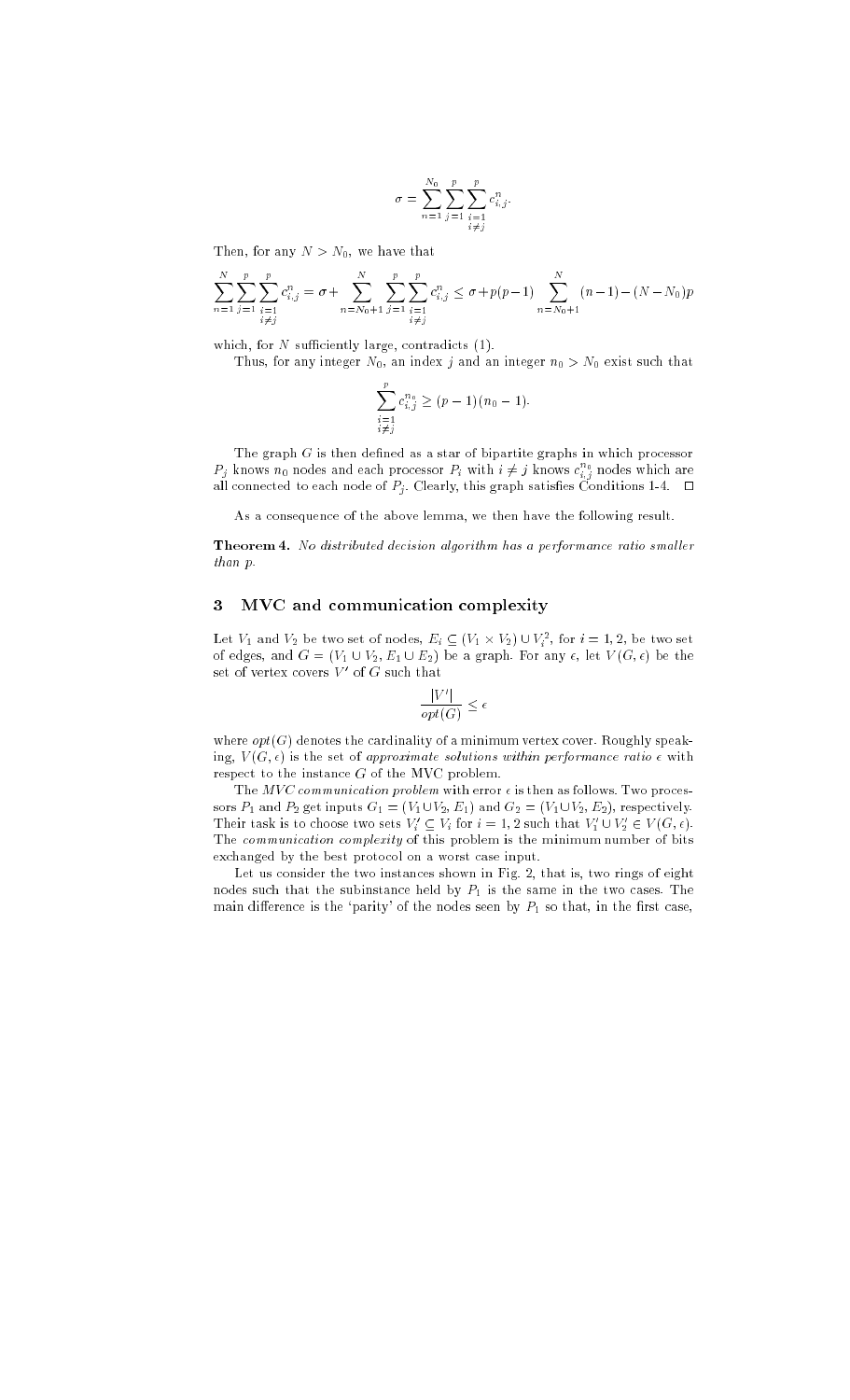

Fig. 2. Two rings of 8 nodes

node 2 belongs to the optimum solution if and only if node 3 does not belong to it while, in the second case, node 2 belongs to the optimum solution if and only if node 3 belongs to it. This means that if the processors execute a protocol that always yields an optimum solution, than  $P_1$  will compute different subsolutions in the two cases, even if its subinstance is the same. This implies that at least one bit of communication is required. This reasoning can be generalized as follows: let  $\mathcal{G}_n$  be the set of graphs G containing n disjoint rings  $R_1, \ldots, R_n$  where each of these rings can be of one of the two types shown in Fig. 2. Clearly,  $|\mathcal{G}_n|=2^n$ and all these graphs are equal from  $P_1$ 's point of view. On the other hand, an optimum solution for a graph  $G \in \mathcal{G}_n$  cannot be an optimum solution for any other graph in  $\mathcal{G}_n$ . Thus, while executing a protocol yielding optimum solutions,  $P_1$  will find different subsolutions for any instance in  $\mathcal{G}_n$ , that is, 2<sup>n</sup> different computations are performed with respect to the same  $P_1$ 's input. This, in turn, implies that different sequences of messages must be exchanged every time and that a sequence of messages exists whose length is at least  $n$ .

Let us now consider the case of  $\epsilon$ -approximate solutions. Since the optimum solutions of any instance in  $\mathcal{G}_n$  contains  $4n$  nodes, an  $\epsilon$ -approximate solution will contain at most  $4n\epsilon = 4n + 4n(\epsilon - 1)$  nodes. Thus, the number of rings that are not optimally covered is at most  $4n(\epsilon - 1)$ . It is also easy to see that if  $V(G, \epsilon) \cap V(G', \epsilon) \neq \emptyset$  where  $G, G' \in \mathcal{G}_n$ , then G differs from G' in at most  $8n(\epsilon-1)$  rings. Let  $\bm{\mathcal{G}}_n$  be a subset of  $\bm{\mathcal{G}}_n$  such that any two instances in  $\bm{\mathcal{G}}_n$  differ in less than  $8n(\epsilon-1)$  rings. Then log  $|G_n'|$  is a lower bound on the communication complexity of approximating the MVC problem within factor  $\epsilon$  on graphs with  $8n$  nodes. The problem of finding a large set  $\mathcal{G}_n^+$  with the required property is equivalent to the problem of finding a large set  $\mathcal{C}\, \subset\, \{0,1\}^n$  such that for any two strings  $s_1, s_2 \in \mathcal{C}$ , the Hamming distance  $d(s_1, s_2)$  (i.e., the number of bits where  $s_1$  differs from  $s_2$ ) is smaller than  $8n(\epsilon - 1)$ . Such a set C is indeed an error correcting code and a classical result of Gilbert [3, 6] allows us to state that, for any  $\epsilon$  < 17/16, an error correcting code C exists with  $\log |\mathcal{C}|$  >  $(1 - H(8(\epsilon - 1)))n/8$  where H is the entropy function defined as  $H(x)$  =  $-x \log x - (1 - x) \log(1 - x)$ , for  $0 < x < 1/2$ .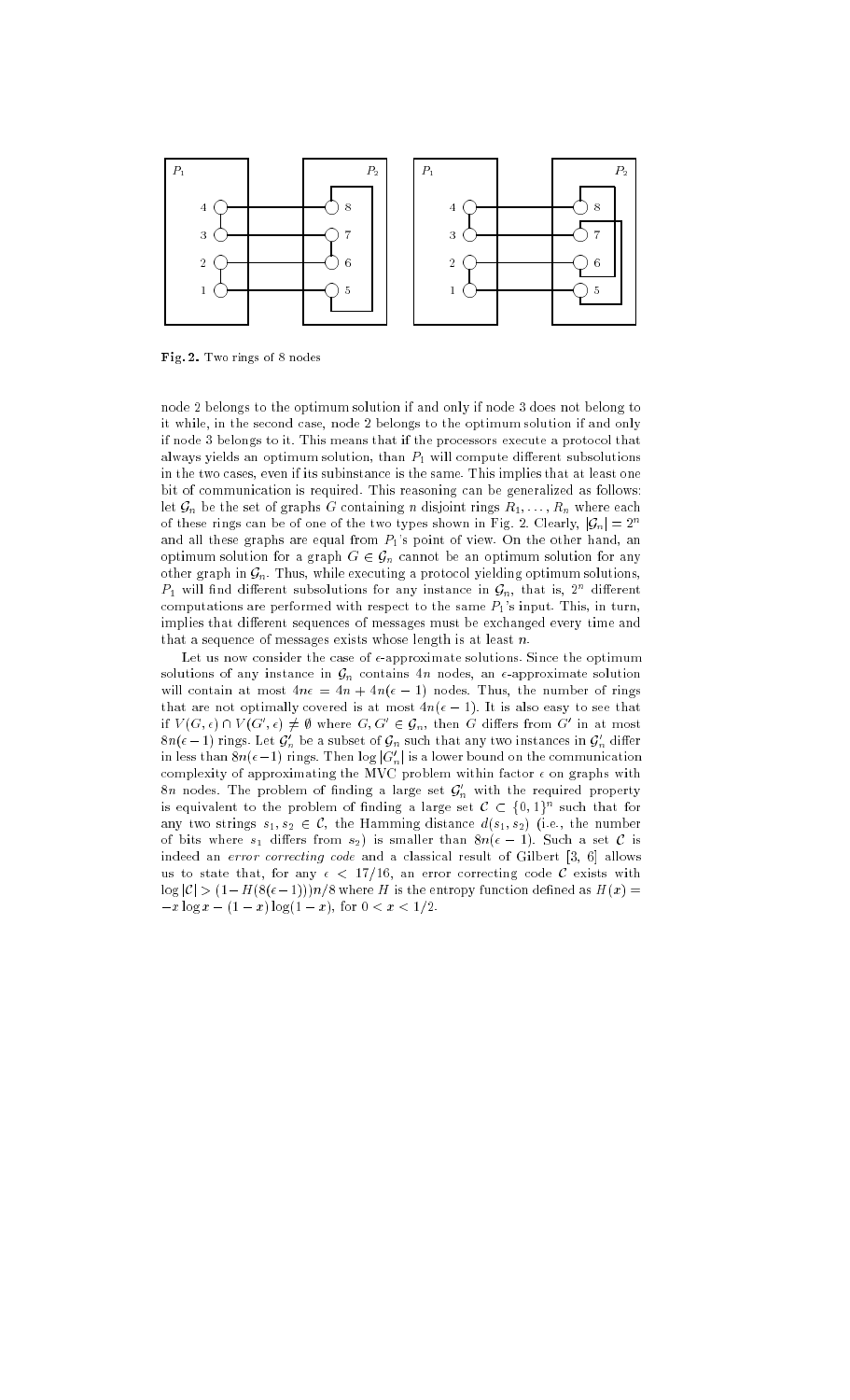We have thus shown the following result

Theorem 5. For any  $\epsilon$  < 17/16, the communication complexity of the MVC communication problem with error  $\epsilon$  is at least  $(1 - H(8(\epsilon - 1)))n/8$ .

For any fixed  $\epsilon < 17/16$  we thus have a *linear* lower bound. This result clearly holds even if we restrict ourselves to planar graphs. Since any planar graph with *n* nodes contains  $O(n)$  edges, a trivial upper bound on the communication complexity of exactly solving the MVC problem is  $O(n \log n)$ , so that our lower bound is not far from being tight.

#### Conclusion and open problems  $\overline{\mathbf{4}}$

We studied the problem of computing approximate vertex covers of a graph on the basis of partial information and we analysed two basic frameworks. In the first one we do not allow communication among the processors: in this case, we showed an optimal algorithm whose performance ratio is equal to the number of processors. In the second framework two processors are allowed to communicate in order to find an approximate solution: in this latter case, we showed a linear lower bound on the communication complexity of the problem.

Some problems are left open by this work. From the distributed decisionmaking point of view, it would be interesting to find tradeoffs between the quantity of information available to each processor and the performance ratio, that is, to compare two different information regimes. From the communication complexity point of view, it would be interesting to pin down the precise communication complexity of approximating the MVC problem. For example, is the linear lower bound optimal? What about  $\epsilon > 17/16$ ?

### References

- 1. Aho, A. V., J.D. Ullman and M. Yannakakis. "On notions of information transfer in VLSI circuits". In Proceedings of 15th ACM Symposium on Theory of Comput $ing, pages 133–136, 1983.$
- 2. Babai, L., P. Frankl and J. Simon. \Complexity classes in communication complexity theory". In Proceedings of 27th IEEE Symposium on Foundations of Computer Science, pages 337-347, 1986.
- 3. Berlekamp, E.R. "Algebraic Coding Theory". McGraw-Hill, 1968.
- 4. Deng, X. and C. H. Papadimitriou. "Distributed decision-making with incomplete information". In Proceedings of 12th IFIP, 1992.
- 5. Garey, M. R. and D. S. Johnson. \Computers and Intractability. A Guide to the Theory of NP-completeness". Freeman, 1979.
- 6. Gilbert, E.N. "A comparison of signaling alphabets". Bell System Tech. J., 31:504-522, 1952.
- $7.$  Hambrusch, S. E. and J. Simon.  $\,$  "Solving undirected graph problems on VLSI".  $SIAM$  Journal of Computing, 14:527-544, 1985.
- 8. Ja'Ja', J. "The VLSI complexity of selected graph problems". Journal of the  $A CM$ , 31:840-849, 1984.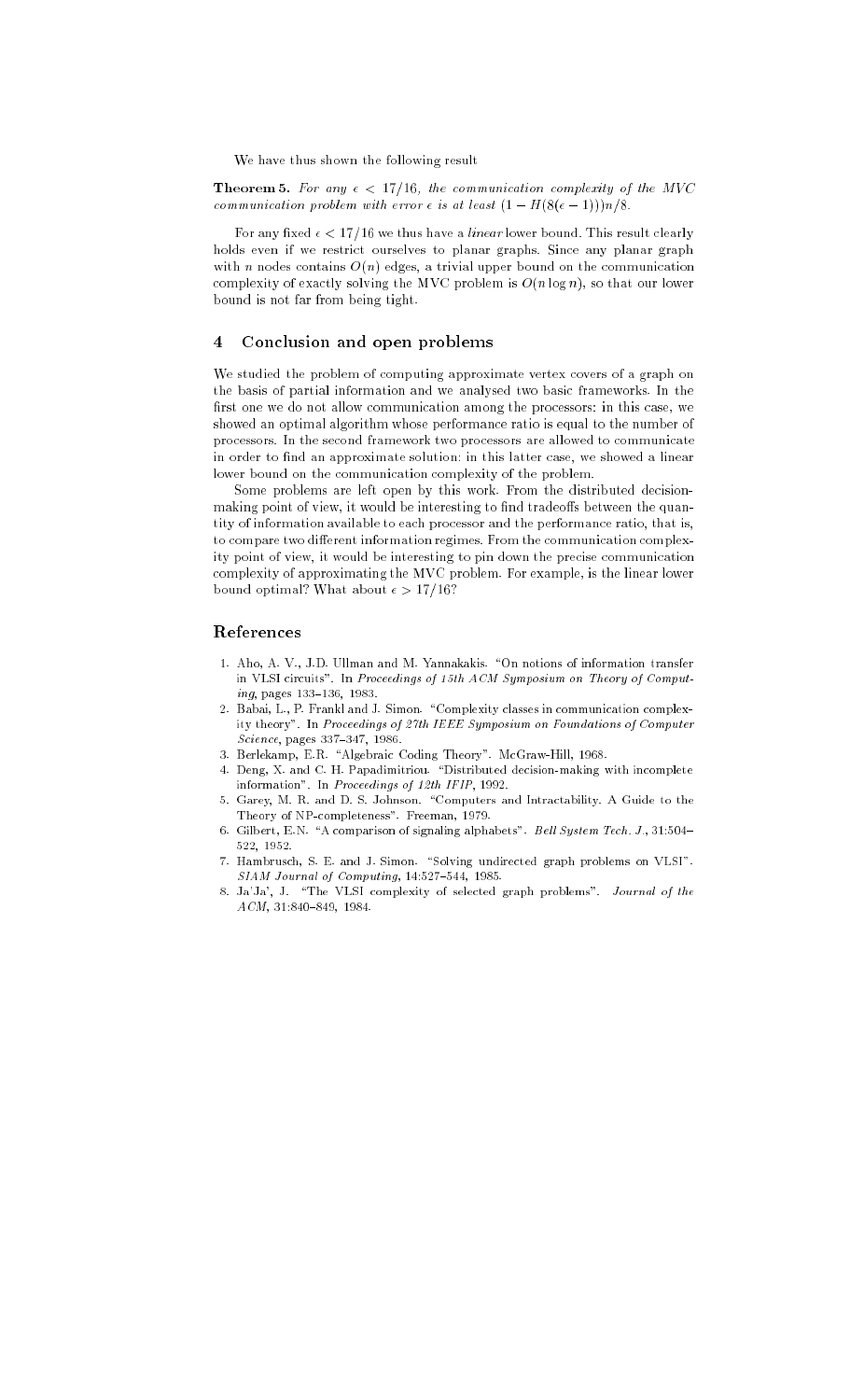- 9. Karchmer, M. and A. Wigderson. "Monotone circuits for connectivity require super-logarithmic depth". In Proceedings of 20th ACM Symposium on Theory of  $Computing$ , pages 539-550, 1988.
- 10. Karp, R. M. "Reducibility among combinatorial problems". In Complexity of Computer Computations. Plenum Press, 1972.
- 11. Lipton, R. J. and R. Sedgewick. "Lower bounds for VLSI". In Proceedings of 13th ACM Symposium on Theory of Computing, pages 300-307, 1981.
- 12. Melhorn, K. and E. M. Schmidt. "Las Vegas is better than determinism in VLSI and distributed computing". In Proceedings of 14th ACM Symposium on Theory of  $Computing$ , pages 330-337, 1982.
- 13. Motwani, R. "Lecture notes on approximation algorithms". 1992.
- 14. Papadimitriou, C. H. and M. Sipser. "Communication complexity". In Proceedings of  $14th$   $ACM$  Symposium on Theory of Computing, pages 196-200, 1982.
- 15. Papadimitriou, C.H. "The value of information". In Proceedings of World Congress of Economics, 1992.
- 16. Papadimitriou, C.H. and M. Yannakakis. "On the value of information in distributed decision making". In Proceedings of 10th ACM Symposium on Principles of Distributed Computing, pages  $61-64$ , 1991.
- 17. Papadimitriou, C.H. and M. Yannakakis. "Linear programming without the matrix". In Proceedings of 25th ACM Symposium on Theory of Computing, 1993.
- 18. Paturi, R. and J. Simon. "Probabilistic communication complexity". Journal of Computer and System Sciences, 33:106-123, 1986.
- 19. Thompson, C. D. "Area-time complexity for VLSI". In Proceedings of 11th ACM Symposium on Theory of Computing, pages 81-88, 1979.
- 20. Yannakakis, M. \Expressing combinatorial optimization problems by linear programs". In Proceedings of 29th IEEE Symposium on Foundations of Computer  $Science$ , pages  $223–228$ , 1988.
- 21. Yao, A. "The entropic limitations of VLSI computation". In Proceedings of 13th ACM Symposium on Theory of Computing, pages 308-311, 1981.
- 22. Yao, A. C. "Some complexity questions related to distributive computing". In Proceedings of 11th  $ACM$  Symposium on Theory of Computing, pages 209-213, 1979

### Appendix: Proof of Proposition 1

We shall prove the following. Let  $a_1, \ldots, a_N, b_1, \ldots, b_N$  be 2N nonnegative numbers such that, for any  $n$ ,

- 1.  $0 \le a_n, b_n \le N$ .
- 2. If  $a_n < n-1$ , then  $b_k \ge n$  for  $k = a_n + 1, ..., n 1$ .
- 3. If  $b_n < n-1$ , then  $a_k \ge n$  for  $k = b_n + 1, ..., n 1$ .

Then

$$
\sum_{n=1}^{N} (a_n + b_n) \ge 2 \sum_{n=1}^{N} (n-1).
$$
 (2)

The proof is by induction on N. For  $N = 1$  the proof is trivial since, by property 1,